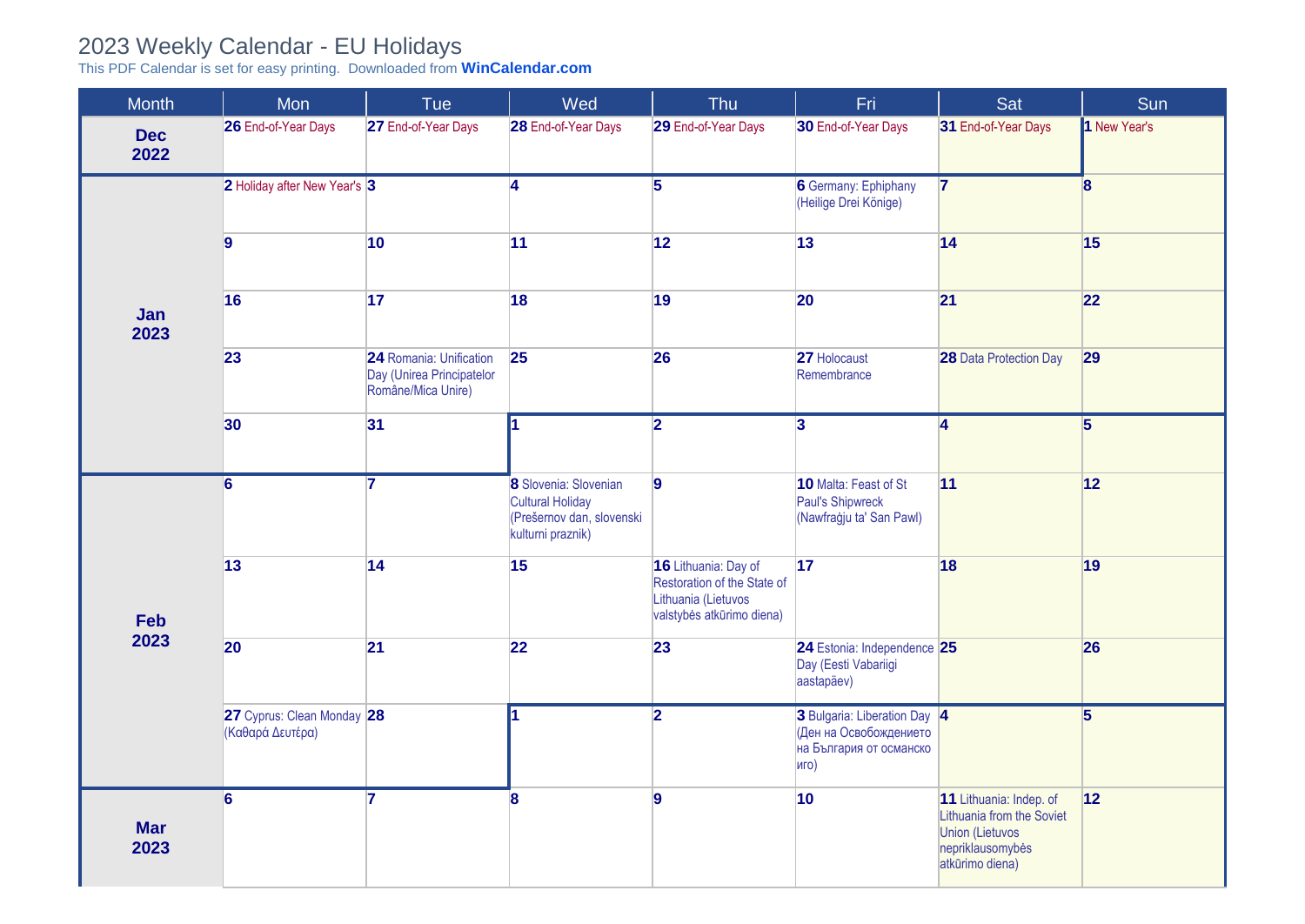| Month              | Mon                                                                                                       | Tue                                            | Wed                                                                                                                    | Thu                                                                                          | Fri                                                 | Sat                                                                                         | Sun                                              |
|--------------------|-----------------------------------------------------------------------------------------------------------|------------------------------------------------|------------------------------------------------------------------------------------------------------------------------|----------------------------------------------------------------------------------------------|-----------------------------------------------------|---------------------------------------------------------------------------------------------|--------------------------------------------------|
|                    | 13                                                                                                        | 14                                             | <b>15 Hungary: 1848</b><br><b>Revolution Memorial</b><br>(Nemzeti ünnep)                                               | 16                                                                                           | 17 Ireland: St Patrick's<br>Day (Lá Fhéile Pádraig) | 18                                                                                          | 19 Malta: Feast of St<br>Joseph (San Gużepp)     |
|                    | 20                                                                                                        | 21                                             | 22                                                                                                                     | 23                                                                                           | 24                                                  | 25 Greece: Independence 26 Summer Time Begins<br><b>Day (Εικοστή Πέμπτη</b><br>Μαρτίου)     |                                                  |
|                    | 27                                                                                                        | 28                                             | 29                                                                                                                     | 30                                                                                           | 31 Malta: Freedom Day<br>(Jum il-Helsien)           | 1 Cyprus: Nat'l. Day                                                                        | $\overline{2}$                                   |
| Apr<br>2023        | $\overline{3}$                                                                                            | $\overline{\mathbf{4}}$                        | $\overline{5}$                                                                                                         | <b>6 Maundy Thursday</b>                                                                     | <b>7</b> Good Friday                                | $\overline{\mathbf{8}}$                                                                     | 9 Easter                                         |
|                    | 10 Easter Monday                                                                                          | 11                                             | 12                                                                                                                     | 13                                                                                           | 14                                                  | 15                                                                                          | 16                                               |
|                    | 17                                                                                                        | 18                                             | 19                                                                                                                     | 20                                                                                           | 21                                                  | 22                                                                                          | 23                                               |
|                    | 24                                                                                                        | 25 Portugal: Freedom<br>Day (Dia da Liberdade) | 26                                                                                                                     | 27 Slovenia: Day of<br><b>Uprising Against</b><br>Occupation (Dan upora<br>proti okupatorju) | 28                                                  | 29                                                                                          | 30                                               |
| <b>May</b><br>2023 | 1 Convocation of the<br>Constitulvt Assembly of<br>Latvia (Latvijas<br>Satversmes sapulces<br>sasaukšana) | $\overline{\mathbf{2}}$                        | 3 Poland: Constitution Day 4 Latvia: Restoration of<br>(Trzeciego Maja)                                                | Independence Day<br>(Latvijas Republikas<br>Neatkarības atjaunošanas<br>diena)               | 5 Denmark: Great Prayer<br>Day (Store Bededag)      | <b>6</b> Bulgaria: St George's<br>(Гергьовден, ден на<br>храбростта и<br>Българската армия) | $\overline{7}$                                   |
|                    | 8 Slovakia: Day of Victory<br>over Fascism (Víťazstva<br>nad fašizmom)                                    | 9 Europe Day                                   | 10                                                                                                                     | 11                                                                                           | 12                                                  | 13                                                                                          | 14                                               |
|                    | 15                                                                                                        | 16                                             | 17 Day Against<br>Homophobia                                                                                           | <b>18 Ascension Day</b>                                                                      | 19                                                  | 20                                                                                          | 21                                               |
|                    | 22                                                                                                        | 23                                             | 24 Bulgaria: St Cyril and<br>Methodius Day (Ден на<br>българската просвета и<br>култура и на славянската<br>писменост) | 25                                                                                           | 26                                                  | 27                                                                                          | <b>28</b> Netherlands:<br>Pentecost (Pinksteren) |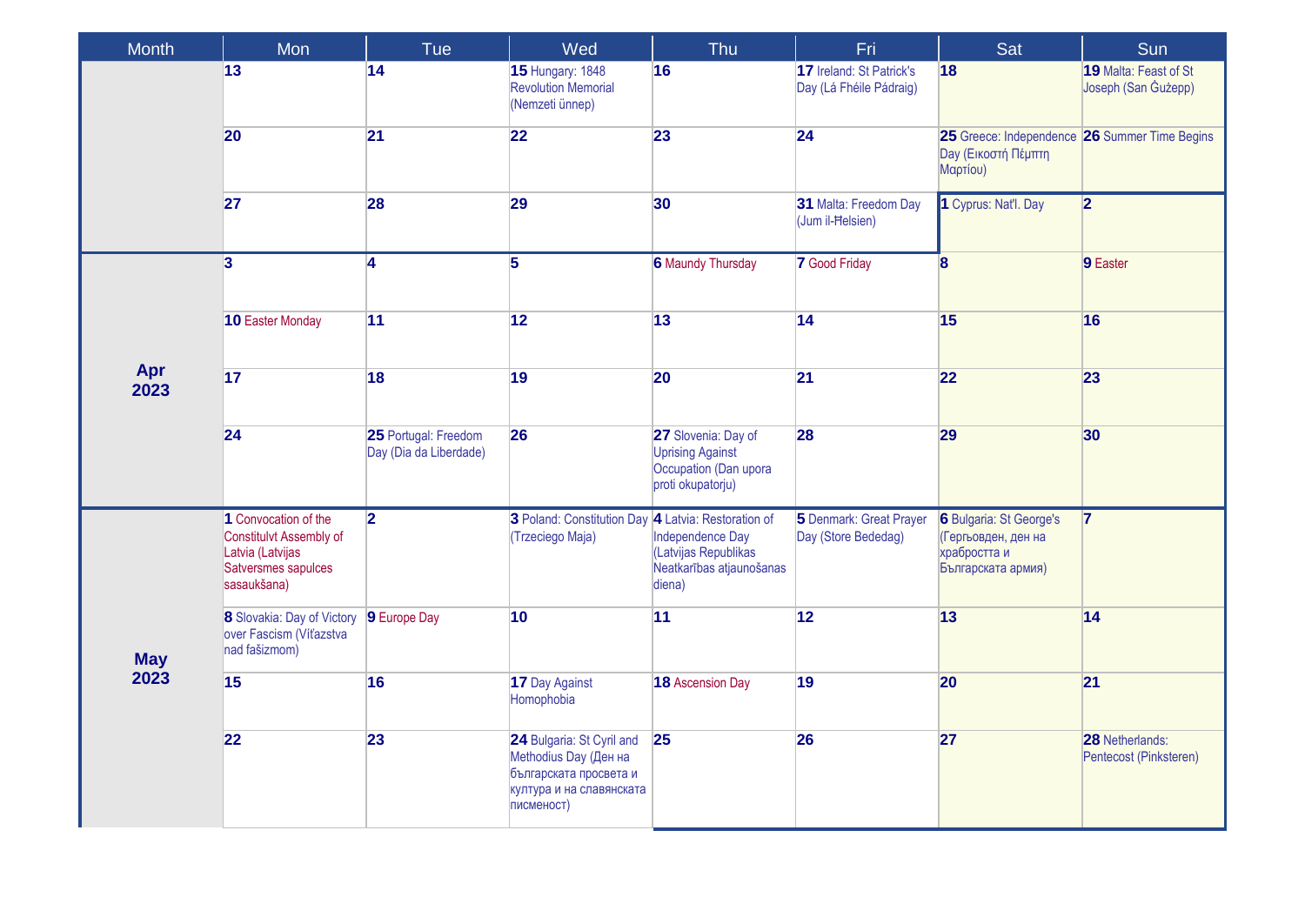| <b>Month</b> | Mon                                                                                               | Tue                                           | Wed                                                 | Thu                                                                         | Fri                                                                | Sat                                                                                                                                                                       | Sun                                            |
|--------------|---------------------------------------------------------------------------------------------------|-----------------------------------------------|-----------------------------------------------------|-----------------------------------------------------------------------------|--------------------------------------------------------------------|---------------------------------------------------------------------------------------------------------------------------------------------------------------------------|------------------------------------------------|
|              | 29 Belgium: Pentecost<br>Monday<br>(Pinkstermaandag)                                              | 30 Croatia: Statehood<br>Day (Dan državnosti) | 31                                                  |                                                                             | 2 Italy: Republic Day<br>(Festa della Repubblica)                  | $\overline{3}$                                                                                                                                                            | 4                                              |
| Jun<br>2023  | 5 Denmark: Constitution<br>Day of Denmark (Danmark <i>(Sveriges Nat'l.dagen)</i><br>Grundlovsdag) | 6 Sweden: Nat'l. Day                          | Giugno)                                             | 7 Malta: 7th of June (Sette 8 Primož Trubar Day (Dan 9<br>Primoža Trubarja) |                                                                    | 10 Portugal: Portugal Day 11<br>(Dia de Portugal)                                                                                                                         |                                                |
|              | 12                                                                                                | 13                                            | 14 World Blood Donor<br>Day                         | 15                                                                          | 16                                                                 | 17                                                                                                                                                                        | 18                                             |
|              | 19                                                                                                | 20                                            | 21                                                  | 22 Croatia: Anti-Fascist<br>Struggle Day (Dan<br>antifašističke borbe)      | 23 Līgo Day Starts (Līgo<br>diena sākas)                           | 24 Latvia: Midsummer<br>Day (Jāņi)                                                                                                                                        | 25 Slovenia: Statehood<br>Day (Dan Državnosti) |
|              | 26                                                                                                | 27                                            | 28                                                  | 29 Malta: Feast of St<br>Peter & St Paul (L-Imnarja)                        | 30 <sup>°</sup>                                                    | 1                                                                                                                                                                         | $\overline{2}$                                 |
|              | $\overline{\mathbf{3}}$                                                                           | $\overline{\mathbf{4}}$                       | $\overline{5}$                                      | 6 Czech Rep: Jan Hus<br>Day (Upálení mistra Jana<br>Husa)                   | $\overline{7}$                                                     | $\bf{8}$                                                                                                                                                                  | 9                                              |
|              | 10                                                                                                | 11                                            | 12 N. Ireland: Batlle of<br>Boyne / Orangemen's Day | 13                                                                          | 14 France: Bastille Day<br>(Fête Nat'l.e / Le quatorze<br>juillet) | 15                                                                                                                                                                        | 16                                             |
| Jul          | 17                                                                                                | 18                                            | 19                                                  | 20                                                                          | 21 Belgium: Belgian Nat'l. 22<br>Day (Fête Nat'l.e)                |                                                                                                                                                                           | 23                                             |
| 2023         | 24                                                                                                | <b>25</b>                                     | 26                                                  | 27                                                                          | 28                                                                 | 29                                                                                                                                                                        | 30                                             |
|              | 31                                                                                                |                                               | $\overline{\mathbf{2}}$                             | $\overline{3}$                                                              | $\overline{\mathbf{4}}$                                            | 5 Croatia: Victory and<br><b>Homeland Thanksgiving</b><br>Day and the Day of<br>Croatian defenders<br>(pobjede i domovinske<br>zahvalnosti i Dan hrvatskih<br>branitelja) | $6 \,$                                         |
| Aug<br>2023  | 7 Scotland: Summer Bank 8<br>Holiday                                                              |                                               | 9                                                   | 10                                                                          | 11                                                                 | 12                                                                                                                                                                        | 13                                             |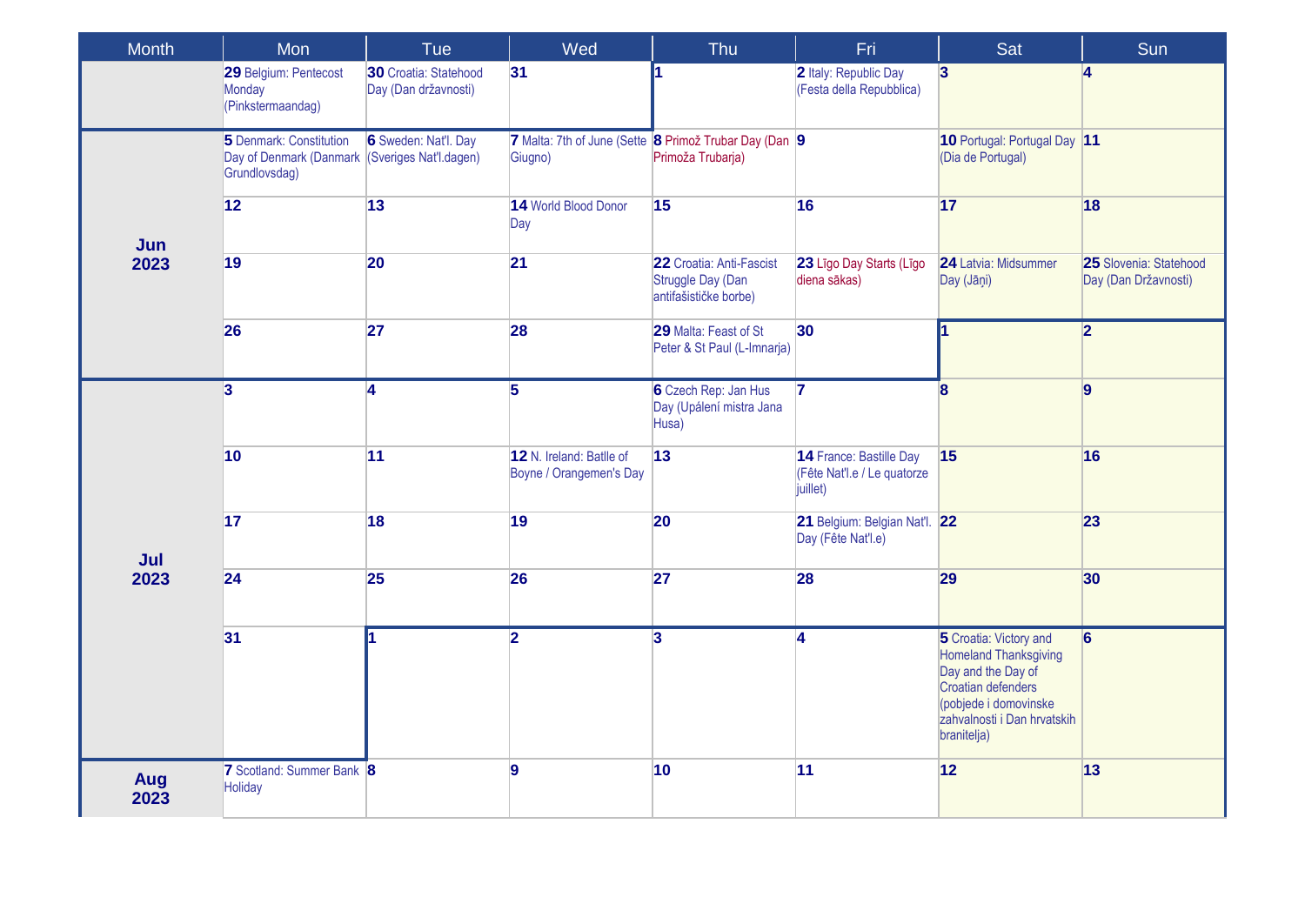| <b>Month</b>       | Mon                                            | Tue                                                                                                          | Wed                                                    | Thu                                                                                                                                  | Fri                                                                                                            | Sat                                                               | Sun                                                                                   |
|--------------------|------------------------------------------------|--------------------------------------------------------------------------------------------------------------|--------------------------------------------------------|--------------------------------------------------------------------------------------------------------------------------------------|----------------------------------------------------------------------------------------------------------------|-------------------------------------------------------------------|---------------------------------------------------------------------------------------|
|                    | 14                                             | 15 Assumption                                                                                                | 16                                                     | 17 Slovsles in Prekmurje<br>Incorporated into the<br>Mother Nation (Slovšle v<br>Prekmurju, Ki So Vključene<br>v Materino Narodnost) | 18                                                                                                             | 19                                                                | 20 Estonia: Day of<br><b>Restoration of</b><br>Independence<br>(Taasiseseisvumispäev) |
|                    | 21                                             | 22                                                                                                           | 23                                                     | 24                                                                                                                                   | 25                                                                                                             | 26                                                                | 27                                                                                    |
|                    | 28 UK: Summer Bank<br><b>Holiday</b>           | 29 Slovakia: Slovak Nat'l. 30<br><b>Uprising Anniversary</b><br>(Výročie Slovenského<br>národného povstania) |                                                        | 31                                                                                                                                   | 1 Day of the Constitution<br>of the Slovak Republic<br>(Deň Ústavy Slovenskej<br>Republiky)                    | $\overline{2}$                                                    | $\overline{3}$                                                                        |
| <b>Sep</b><br>2023 | 4                                              | 5                                                                                                            | 6 Bulgaria: Unification Day 7<br>(Ден на Съединението) |                                                                                                                                      | 8 Feast of Our Lady of<br>Victories (Festa tal-<br>Madonna tal-Vitorji)                                        | $\overline{9}$                                                    | 10                                                                                    |
|                    | 11                                             | 12                                                                                                           | 13                                                     | 14                                                                                                                                   | 15 Day of Restoration of<br>the Primorska Region to<br>the Motherland (Dan<br>Obnove Primorske na<br>Domovino) | 16                                                                | 17                                                                                    |
|                    | 18 European Heritage<br>Days                   | 19                                                                                                           | 20                                                     | 21 Malta: Independence<br>Day (Jum I-Indipendenza)                                                                                   | 22 Bulgaria:<br>Independence Day (Ден<br>на независимостта на<br>България)                                     | 23                                                                | 24                                                                                    |
|                    | 25                                             | 26 European Day of<br>Languages                                                                              | 27                                                     | 28 Czech Rep: St.<br>Wenceslas Day / Czech<br>Statehood Day (Den české<br>státnosti)                                                 | 29                                                                                                             | 30                                                                | 1 Cyprus: Indep. Day                                                                  |
| Oct<br>2023        | $\overline{\mathbf{2}}$                        | 3 Germany: German Unity 4<br>Day (Tag der Deutschen<br>Einheit)                                              |                                                        | 5                                                                                                                                    | 6                                                                                                              | $\overline{7}$                                                    | 8 Croatia: Independence<br>Day (Dan neovisnosti)                                      |
|                    | 9                                              | 10 Day Against the Death 11<br>Penalty                                                                       |                                                        | 12 Spain: Spain's Nat'l.<br>Day (Día de la Hispanidad)                                                                               | 13                                                                                                             | 14                                                                | 15                                                                                    |
|                    | 16 World Food Day                              | 17 Overcome Extreme<br>Poverty                                                                               | 18                                                     | 19                                                                                                                                   | 20                                                                                                             | 21                                                                | 22                                                                                    |
|                    | 23 Hungary: Republic Day 24<br>(Nemzeti ünnep) |                                                                                                              | 25 European Day of<br>Justice                          | 26 Austria: Austrian Nat'l. 27<br>Day (Nat'l.feiertag)                                                                               |                                                                                                                | 28 Greece: Greek Nat'l. /<br>Ohi Day (Το Όχι or Ημέρα<br>του Όχι) | <b>29 Summer Time Ends</b>                                                            |